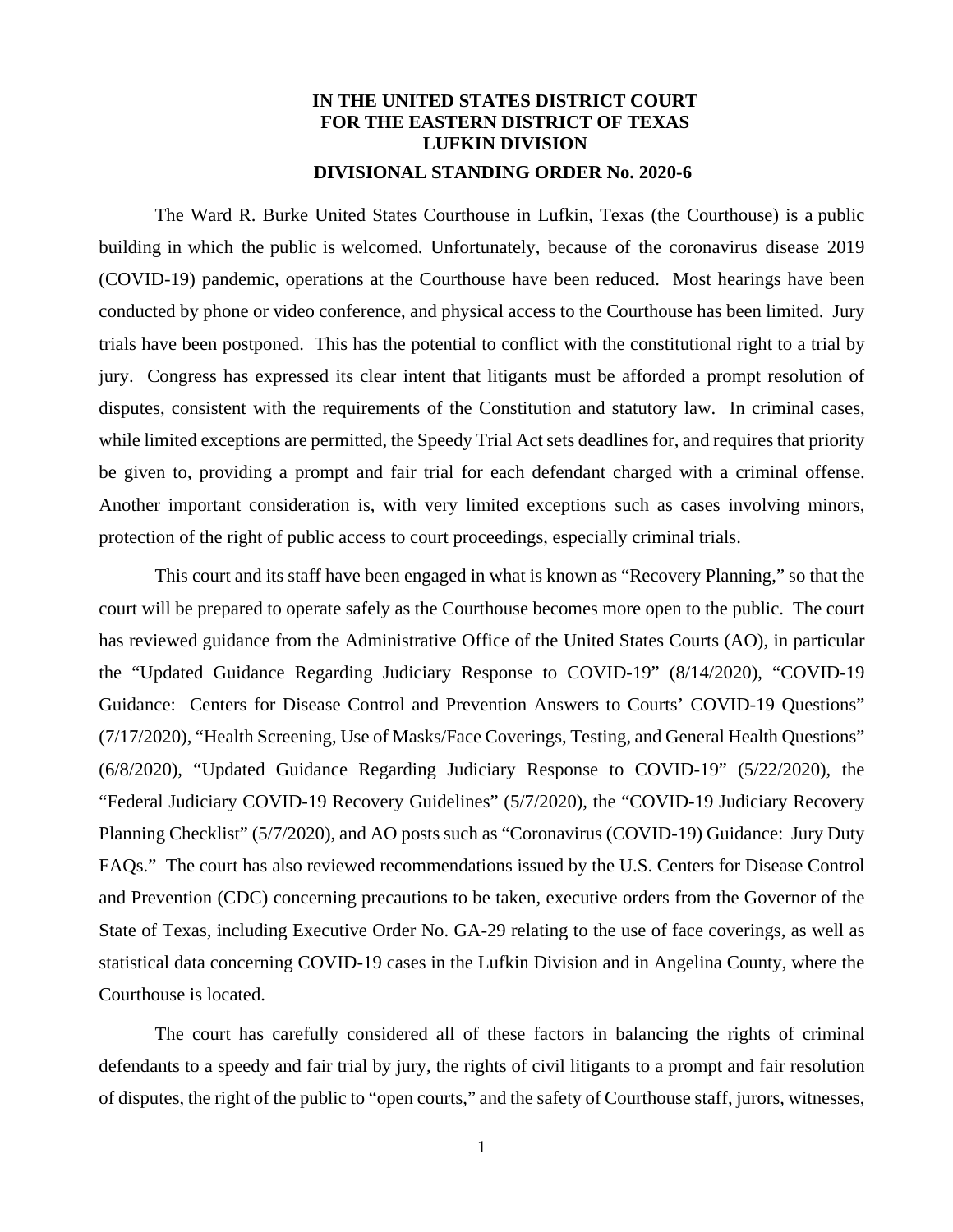parties, observers, and counsel. The court has determined that, effective October 1, 2020, trials, hearings, and mediation may continue to be held on a limited and controlled basis in the Courthouse consistent with the court's prior Divisional Standing Order No. 2020-5.

It is therefore **ORDERED**, effective **November 1, 2020**, at 12:01 a.m., that absent a specific order from this court, for the protection of courthouse staff, litigants, attorneys, and observers, the following persons shall not enter the Courthouse:

1. Any person who has traveled to any of the following countries within the preceding 14 days: People's Republic of China, Brazil, Iran, or Europe;

2. Any person who has resided with, or has had close contact with, someone who has traveled to one of the countries listed above within the preceding 14 days;

3. Any person who is currently under the direction of a licensed healthcare professional or public health agency to self-quarantine;

4. Any person who has been diagnosed by a licensed health care provider as having Coronavirus or has tested positive for Coronavirus by a source authorized by the State of Texas, and who has not obtained written verification from a licensed medical doctor, doctor of osteopathy, hospital or public health agency professional that they are currently not contagious;

5. Any person who lives with, or cares for, a person described in category 4 above; or

6. Any person who exhibits or reports currently having, a fever, persistent cough or shortness of breath, persistent pain or pressure in the chest, or nausea.

It is further **ORDERED** that any person seeking entry to the Courthouse at any time will be asked by a Court Security Officer (CSO) or a member of the court staff to confirm that none of the exclusions listed above applies to that person. Each person entering the Courthouse must maintain appropriate distance from others in the Courthouse and must follow instructions of court staff and CSOs to aid in maintaining distance in the Courthouse.

It is further **ORDERED** that during jury selection and while any jury trial is being conducted, or while any hearing is being conducted, or while any mediation is being conducted at which it is reasonable to expect 10 or more participants and/or spectators, that those persons who are not barred by one of the exclusions described in categories 1 through 6 above will have their temperature taken by a Deputy Clerk, using a non-contact thermometer, and will be allowed to enter only if the reading is below One Hundred Degrees Fahrenheit (100 °F). Upon entry into the Courthouse for such jury trial or hearing, all persons must comply with following requirements.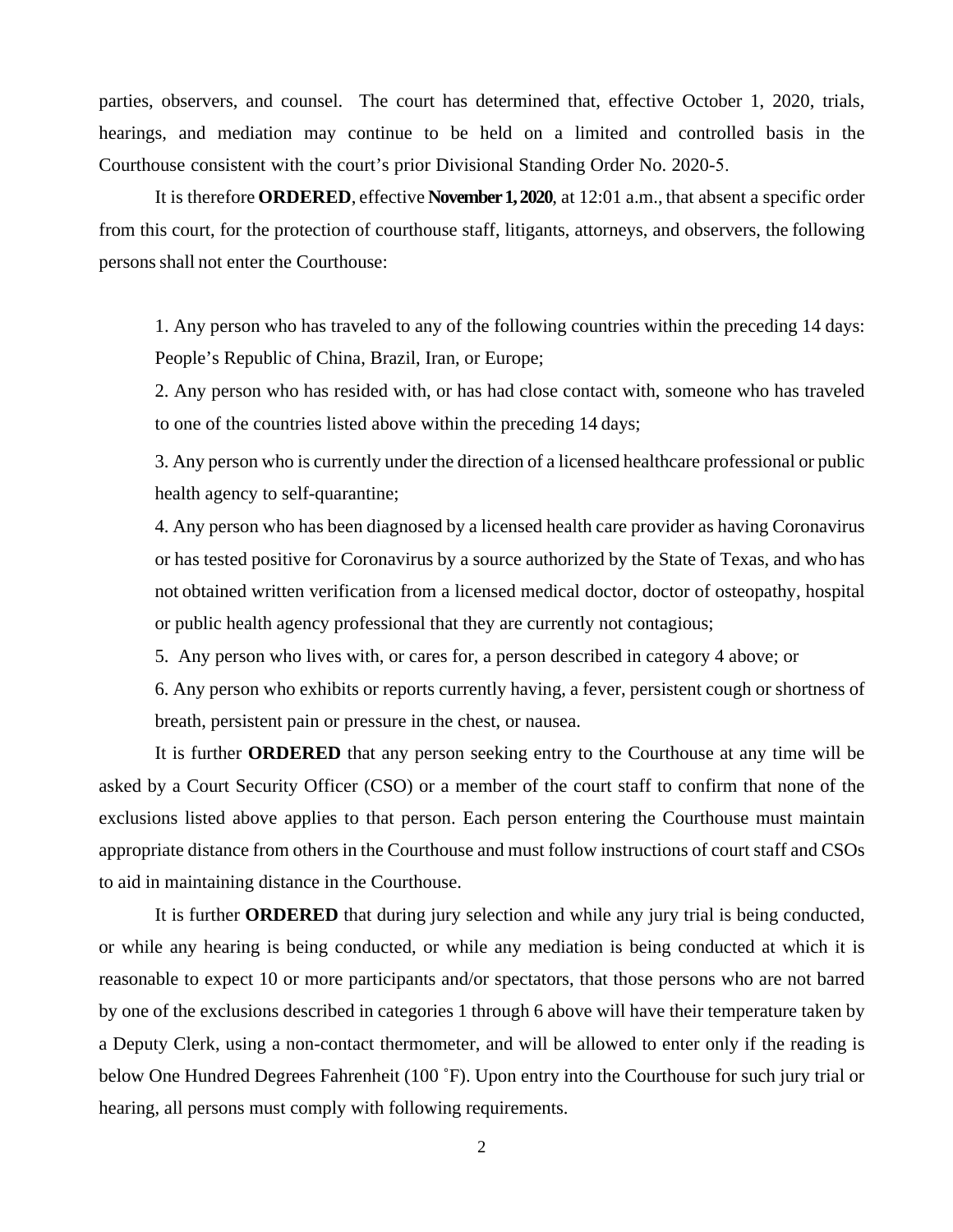a. Each person, except a witness while testifying, and an attorney while examining a witness or making a statement to a jury, must wear an appropriate face mask or covering while inside the Courthouse in courtrooms, jury rooms, public hallways, public restrooms, and elevators, unless excused from this requirement by the judge or the mediator. Witnesses shall testify unmasked, and attorneys may speak unmasked, but only while behind the plexiglass shields at their respective podiums. Persons other than jurors must supply their own masks or face covering.

b. Each person must maintain appropriate distancing from others in the Courthouse, to include sitting at the location assigned by a member of the court staff. Each person must follow instructions of court staff and CSOs to aid in maintaining distance in the Courthouse.

c. During jury selection there will not be space in the courtroom for spectators. A video feed to another room may be provided. Space in the video room may not accommodate all persons wanting to observe. During the trial the video room will be used for "on-deck" witnesses. In rare cases there will not be seating in the courtroom for all who want to observe. In either situation, entry into the courthouse and seating for observers may be on a first-come first-served basis.

It is further **ORDERED** that all CSOs, following substantive guidance provided by this Order and administrative guidance from the United States Marshal for the Eastern District of Texas (EDTX), shall deny entry to anyone attempting to enter, or remain in, the Courthouse in violation of these protocols. In the event of any uncertainty as to whether a person should be denied entrance to the Courthouse, the CSOs shall immediately contact the U.S. Marshal for the EDTX or the designated Deputy Marshal for a determination, which shall control.

If you are scheduled or required to appear in the Courthouse before the district court or the magistrate court during the period that this order is in effect, and you are unable to gain entry because of the targeted visitor restrictions in this order, you should proceed as follows:

a. If you are represented by an attorney, please contact your attorney.

b. If you are an attorney scheduled to appear in court before a judge, please contact that judge's Chambers directly by telephone, and if necessary, follow-up by email.

c. If you are scheduled to meet with a Probation or Pretrial Services Officer, please contact the Probation and Pretrial Services Office directly for guidance and instructions.

d. For any other District Court matters, please contact the office of the Deputy Clerk in Charge of the Lufkin and Beaumont Divisions at (409) 654-7000.